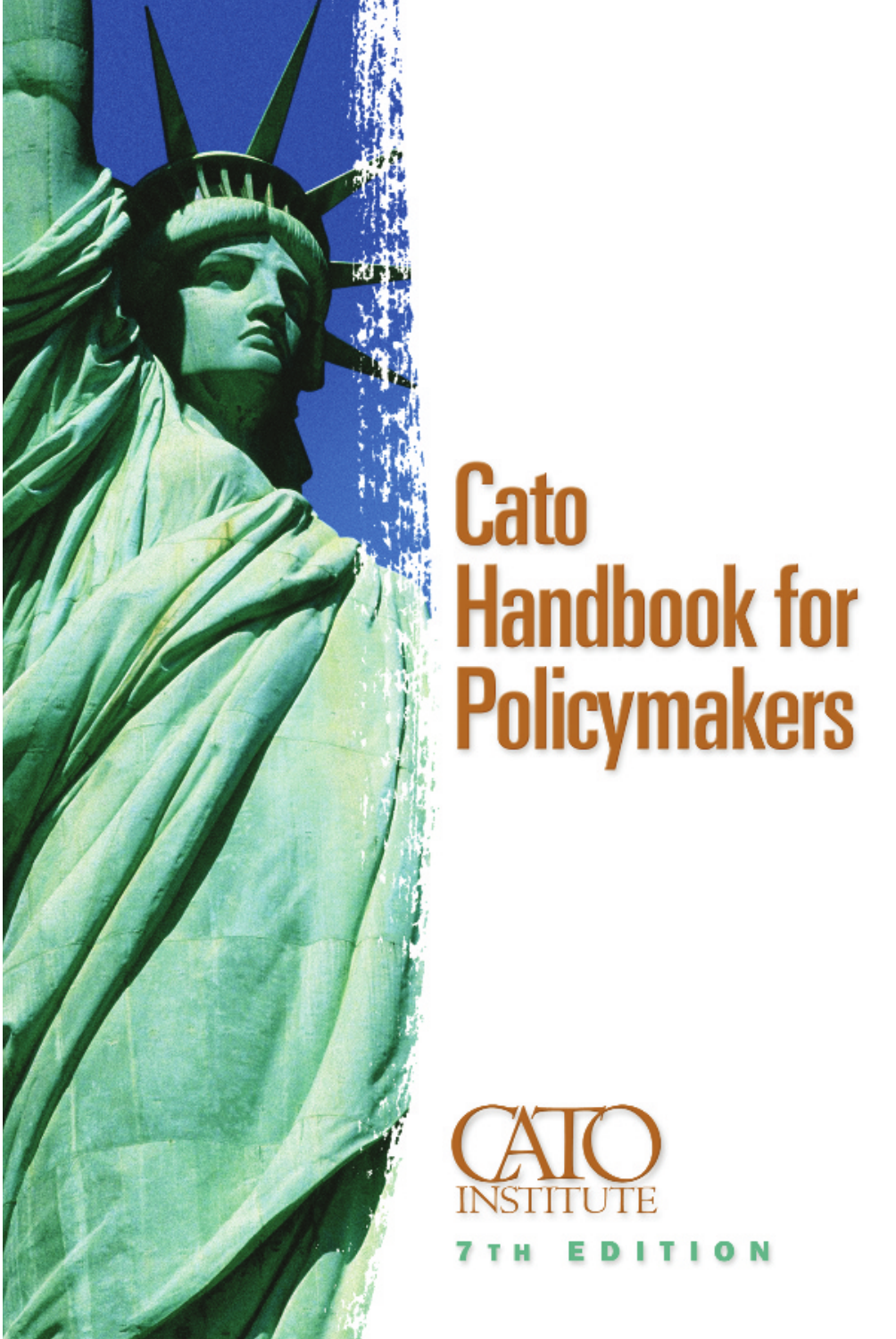# *57. Relations with Cuba*

#### *Congress should*

- repeal the Cuban Liberty and Democratic Solidarity (Libertad, or Helms-Burton) Act of 1996,
- repeal the Cuban Democracy (Torricelli) Act of 1992,
- restore the policy of granting Cuban refugees political asylum in the United States,
- eliminate or privatize Radio and TV Marti,
- end all trade sanctions on Cuba and allow U.S. citizens and companies to visit and establish businesses in Cuba as they see fit, and
- move toward normalizing diplomatic relations with Cuba.

On July 26, 2006, Cuban dictator Fidel Castro was rushed to the hospital, leading to what many had yearned for for decades: Castro's official departure from power. He has since been replaced as president by his brother Rau<sup>l</sup>, who, while promising to defend the regime's socialist revolution, has introduced a limited set of economic reforms with the hope of injecting more vitality and efficiency into the island's dilapidated economy. Despite those measures, political repression still prevails in Cuba; political dissent is not tolerated, and opposition activists face constant harassment from the authorities.

Nobody can know for sure what lies ahead for Cuba in the short or medium term. It is possible that, upon the death of Fidel Castro, an emboldened populace or disaffected groups within Cuban society could bring about the sudden collapse of the regime. A more likely scenario foresees Rau´l Castro replicating the ''Chinese model'' of economic liberalization and one-party rule that could be carried out for years. A far less likely possibility is that the status quo will change little in Cuba, notwithstanding the timid reforms introduced thus far.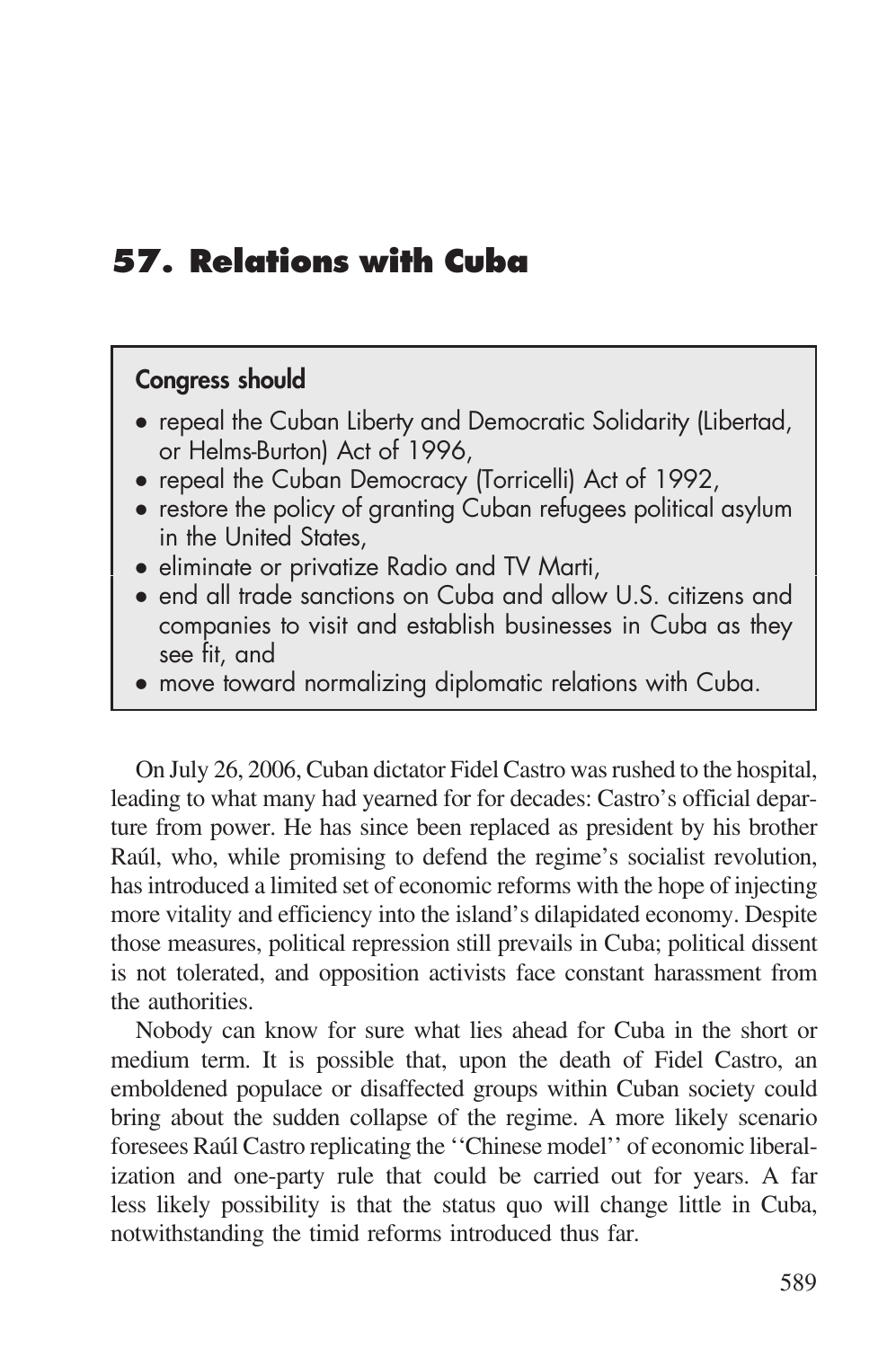In the face of such changing circumstances, U.S. policy toward Cuba has essentially remained the same. Washington insists that economic sanctions against the island will not be lifted unless a new regime allows free elections and releases all political prisoners. Accordingly, the Commission for Assistance to a Free Cuba, set up by President Bush in 2003, has provided a series of recommendations intended to ''hasten democratic change in Cuba,'' some of which have resulted in tightening the sanctions imposed since the early 1960s.

Thus, the U.S. government is adamant in continuing a policy toward Cuba that has consistently failed to bring about a democratic transformation in the island.

## *A Cold War Relic*

Sanctions against Cuba were first authorized under the Foreign Assistance Act of 1961, passed by the 87th Congress. In 1962, President John F. Kennedy issued an executive order implementing the trade embargo as a response to Fidel Castro's expropriation of American assets and his decision to offer the Soviet Union a permanent military base and an intelligence post just 90 miles off the coast of Florida at the height of the cold war. Castro's decision confirmed Cuba as the Soviet Union's main ally in the Western Hemisphere.

For three decades, Cuba was a threat to U.S. national security. Not only did Cuba export Marxist-Leninist revolutions to Third World countries (most notably, Angola and Nicaragua), but more importantly, it served as a base for Soviet intelligence operations and allowed Soviet naval vessels port access rights. However, with the collapse of the Soviet Union and the subsequent end of Soviet subsidies to Cuba in the early 1990s, that threat virtually ceased to exist. Trade sanctions against Cuba, however, were not lifted. The embargo was instead tightened in 1992 with the passage of the Cuban Democracy (Torricelli) Act, a bill that former president George H. W. Bush signed into law.

The justification for that act was not national security interests but the Castro regime's form of government and human rights abuses. That change of focus was reflected in the language of the act, the first finding of which was Castro's ''consistent disregard for internationally accepted standards of human rights and for democratic values.'' In 1996, Congress passed the Cuban Liberty and Democratic Solidarity (Libertad) Act, a bill that President Clinton had threatened to veto but instead signed into law in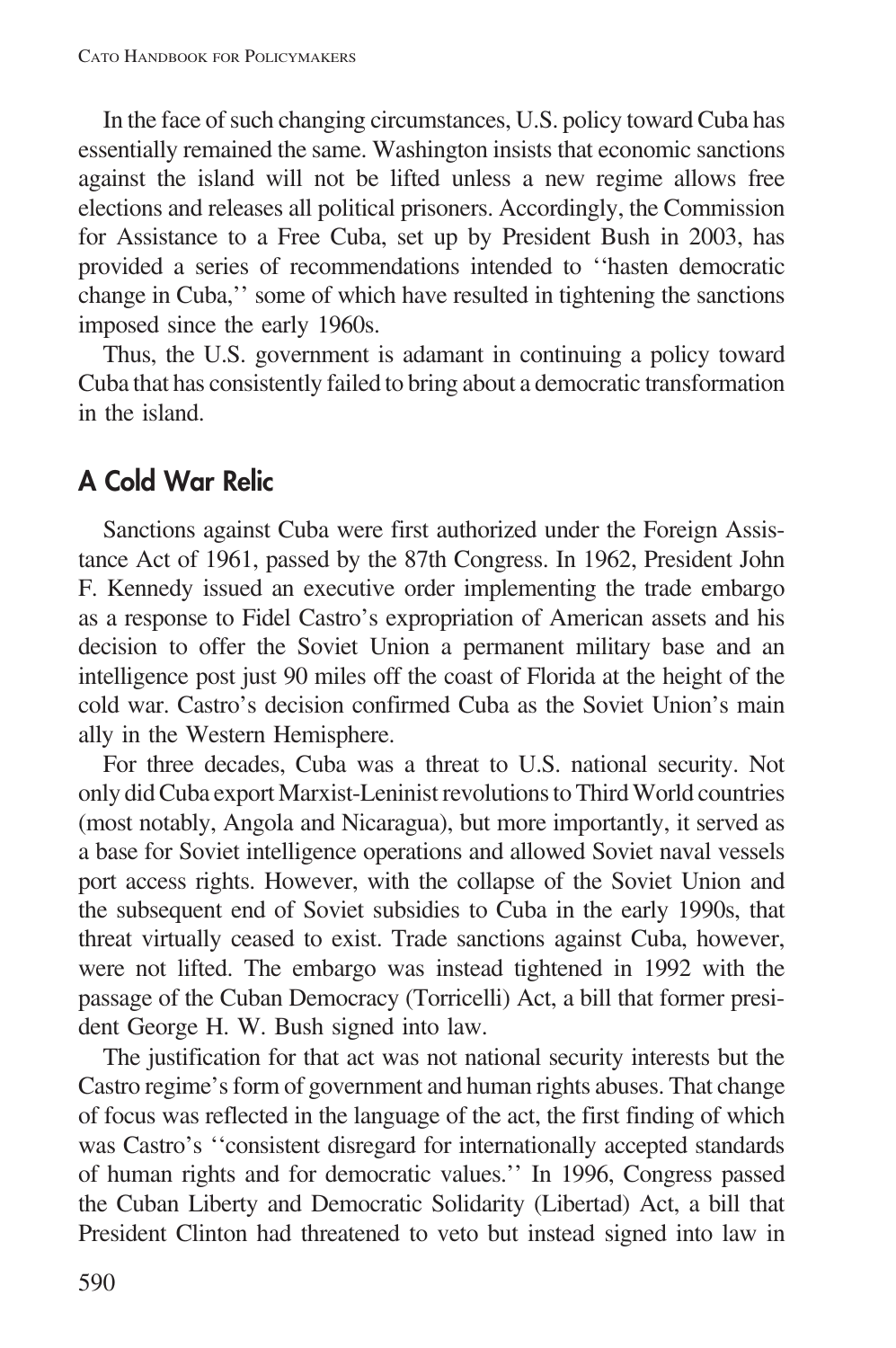the aftermath of the downing of two U.S. civilian planes by Cuban fighter jets in international airspace.

### *The Unintended Consequences of a Flawed Policy*

The Libertad Act, better known as the Helms-Burton Act for its sponsors Sen. Jesse Helms (R-NC) and Rep. Dan Burton (R-IN), is an ill-conceived law. It grants U.S. citizens whose property was expropriated by Castro the right to sue in U.S. courts foreign companies and citizens ''trafficking'' in that property (Title III). That right—not granted to U.S. citizens who may have lost property in other countries—is problematic because it essentially extends U.S. jurisdiction to the results of events that occurred in foreign territory.

By imposing sanctions on foreign companies profiting from property confiscated by the Castro regime, the Helms-Burton Act seeks to discourage investment in Cuba. However, while Helms-Burton may have slowed investment in the island, U.S. allies (in particular Canada, Mexico, and members of the European Union) have not welcomed that attempt to influence their foreign policy by threat of U.S. sanctions. Consequently, they have repeatedly threatened to impose retaliatory sanctions and to take the United States to the World Trade Organization.

In May 1998, the Clinton administration and the European Union reached a tentative agreement that would exclude citizens of EU countries from Titles III and IV (denying entry visas to the executives of companies ''trafficking'' in confiscated property) of the Helms-Burton Act in exchange for guarantees from the EU not to subsidize investments in expropriated properties. The Bush administration continued the policy of repeatedly waiving Title III of the act. But because only Congress can repeal Titles III and IV, the possibility that the EU will impose retaliatory sanctions or take the United States to the WTO remains. That confrontation has risked poisoning U.S. relations with otherwise friendly countries that are far more important than Cuba to the economic well-being and security of the United States.

Moreover, the embargo continues to be the best—and now the only excuse that the communist regime has for its failed policies. Cuban officials, who have estimated the cumulative cost of the embargo at more than \$40 billion, incessantly condemn U.S. policies for causing the meager existence of their people, even though Cuba accepted more than \$100 billion in subsidies and credits from the Soviet Union during their three-decade relationship and has received approximately \$12 billion in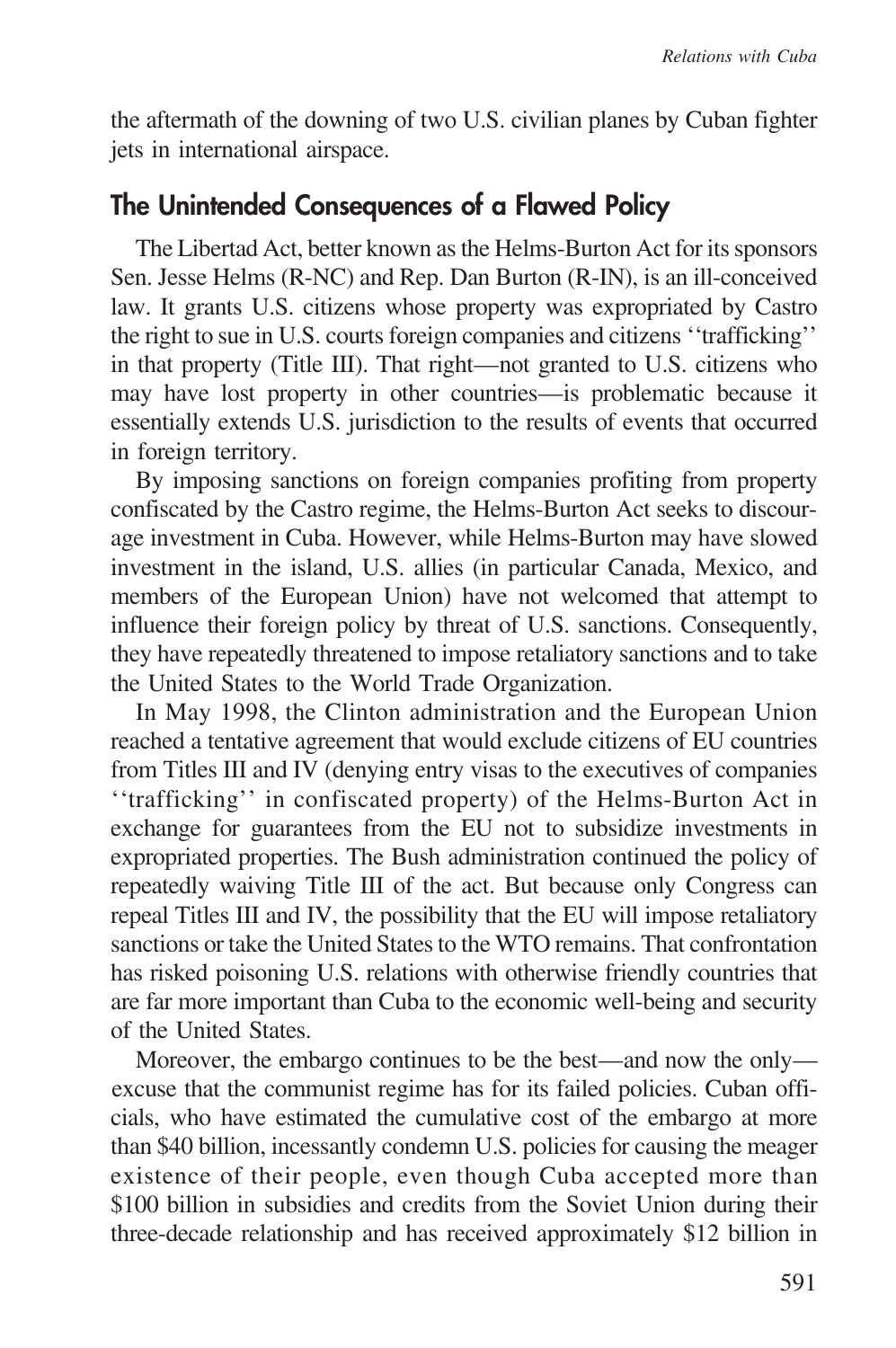the form of subsidized oil from Venezuela's Hugo Chávez since 1999. Elizardo Sánchez Santa Cruz, a leading dissident in Cuba, has aptly summed up that strategy: ''[Castro] wants to continue exaggerating the image of the external enemy which has been vital for the Cuban Government during decades, an external enemy which can be blamed for the failure of the totalitarian model implanted here.''

Ironically, the embargo has also become somewhat of a U.S. security liability itself. A recent report by the Government Accountability Office points out that enforcing the embargo and travel ban diverts limited resources from homeland security that could be used to keep terrorists and criminals out of the United States. The GAO report warned that arrival inspections from Cuba intended to enforce the embargo are ''straining Customs and Border Patrol's capacity to inspect other travelers according to its mission of keeping terrorists, criminals, and inadmissible aliens out of the country.''

## *Undermining of Tyranny through Free Exchange*

Aiming to increase agricultural productivity, Raúl Castro has introduced reforms such as transferring idle state-owned land to individual farmers and authorizing state stores to sell supplies and equipment directly to private producers. Even before those measures took place, the agricultural productivity of the nonstate sector (comprising cooperatives and small private farmers) was 25 percent higher than that of the state sector. As Cuban farmers increase their efficiency and productivity, normal trade ties with the United States would benefit them directly by opening up a market of 300 million consumers.

Ending the embargo could contribute to democracy in Cuba by empowering a nascent private sector that is increasingly independent of the government. Other recent reforms—such as new licenses for private bus and taxi operators and lifting bans on the consumption of electronic appliances—may encourage this development. As a Hoover Institution study pointed out: ''In time, increasing amounts [of expanded tourism, trade, and investment] would go beyond the state, and although economics will not single-handedly liberate Cuba, it may contribute some to that end. This is so, in part, because the repressive Cubans within the state apparatus are subject to influences that can tilt their allegiances in positive ways.''

Even though Cuba—unlike other communist countries with which the United States actively trades, such as China or Vietnam—has not undertaken substantial market reforms, an open U.S. trade policy is likely to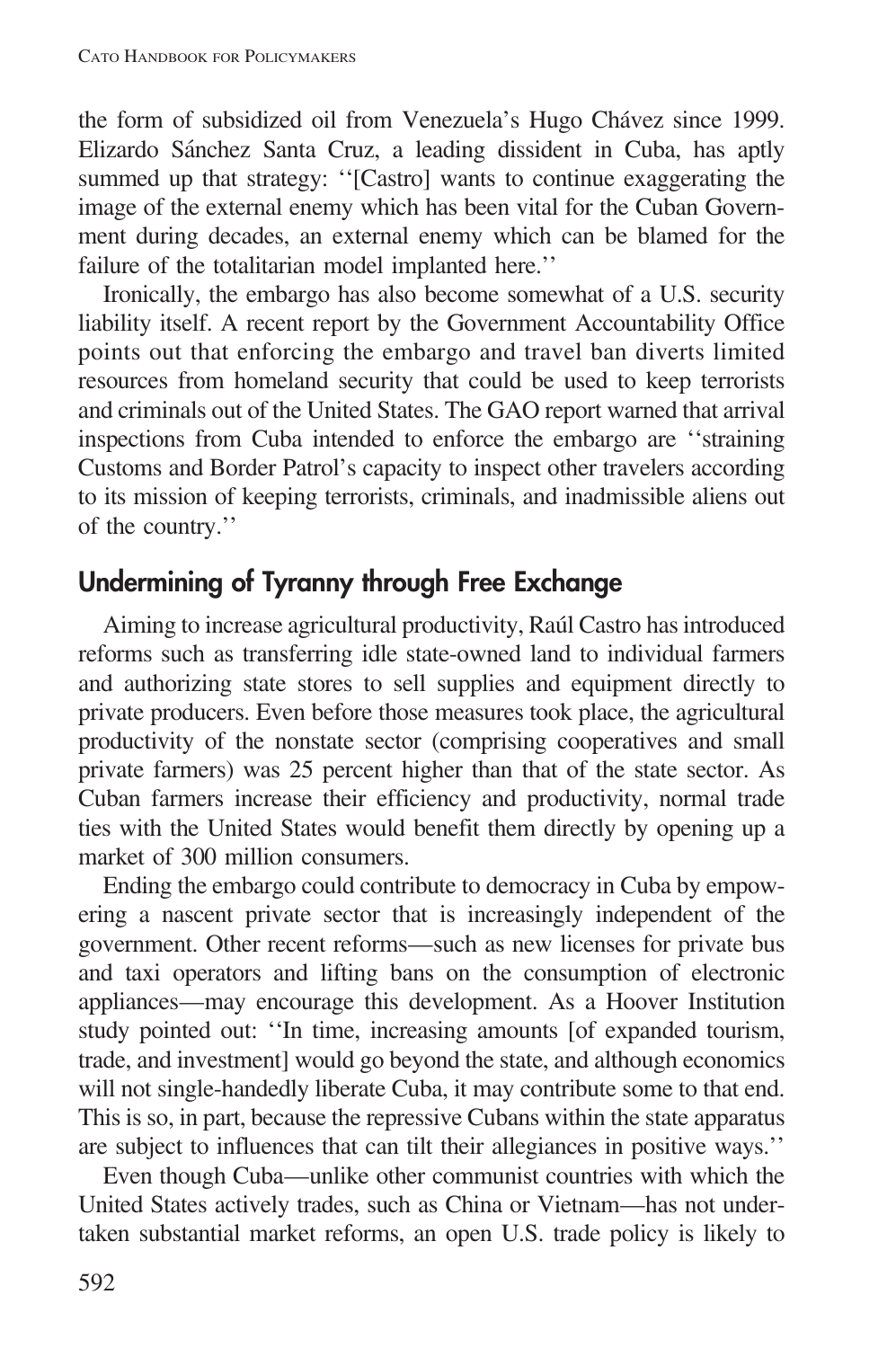be more subversive of its system than is an embargo. Proponents of the Cuban embargo vastly underestimate the extent to which increased foreign trade and investment can undermine Cuban communism even if that business is conducted with state entities.

Replacing the all-encompassing state with one that allows greater space for voluntary interaction requires strengthening elements of civil society, that is, groups not dependent on the state. That development is more likely to come about in an environment of increased interaction with outside groups than in an environment of increased isolation and state control. According to Philip Peters, vice president of the Lexington Institute, thousands of independent workers in Cuba ''are dramatically improving their standard of living and supplying goods and services while learning the habits of independent actors in competitive markets.'' And because most of these workers are in the service industries (mostly restaurant and food service), they would greatly benefit from the presence of Americans visiting for business or pleasure. A recent study from the International Trade Commission calculates that between 550,000 and 1 million U.S. citizens would visit the island every year if the travel ban were lifted, compared with 171,000 that did so in 2006, mainly Cuban Americans visiting family.

Cuban officialdom appears to be well aware of the danger of increasing interaction between foreigners and nationals. For example, for many years Cuba's opening of its tourism industry to foreign investment was accompanied by measures that prevented ordinary Cubans from visiting foreign hotels and tourist facilities, a restriction that was only recently scrapped by Rau´l Castro. As a result, Cubans came to resent their government for what was known as ''tourism apartheid.'' In recent years, Cuban officials have also issued increased warnings against corruption, indicating the regime's fear that unofficial business dealings, especially with foreigners, may weaken allegiance to the government and may even create vested interests that favor more extensive market openings.

#### *Cuba Must Determine Its Own Destiny*

Perhaps the biggest shortcoming of U.S. policy toward Cuba is its false assumption that democratic capitalism can somehow be forcibly exported from Washington to Havana. That assumption is explicitly stated in the Helms-Burton Act, the first purpose of which is ''to assist the Cuban people in regaining their freedom and prosperity, as well as in joining the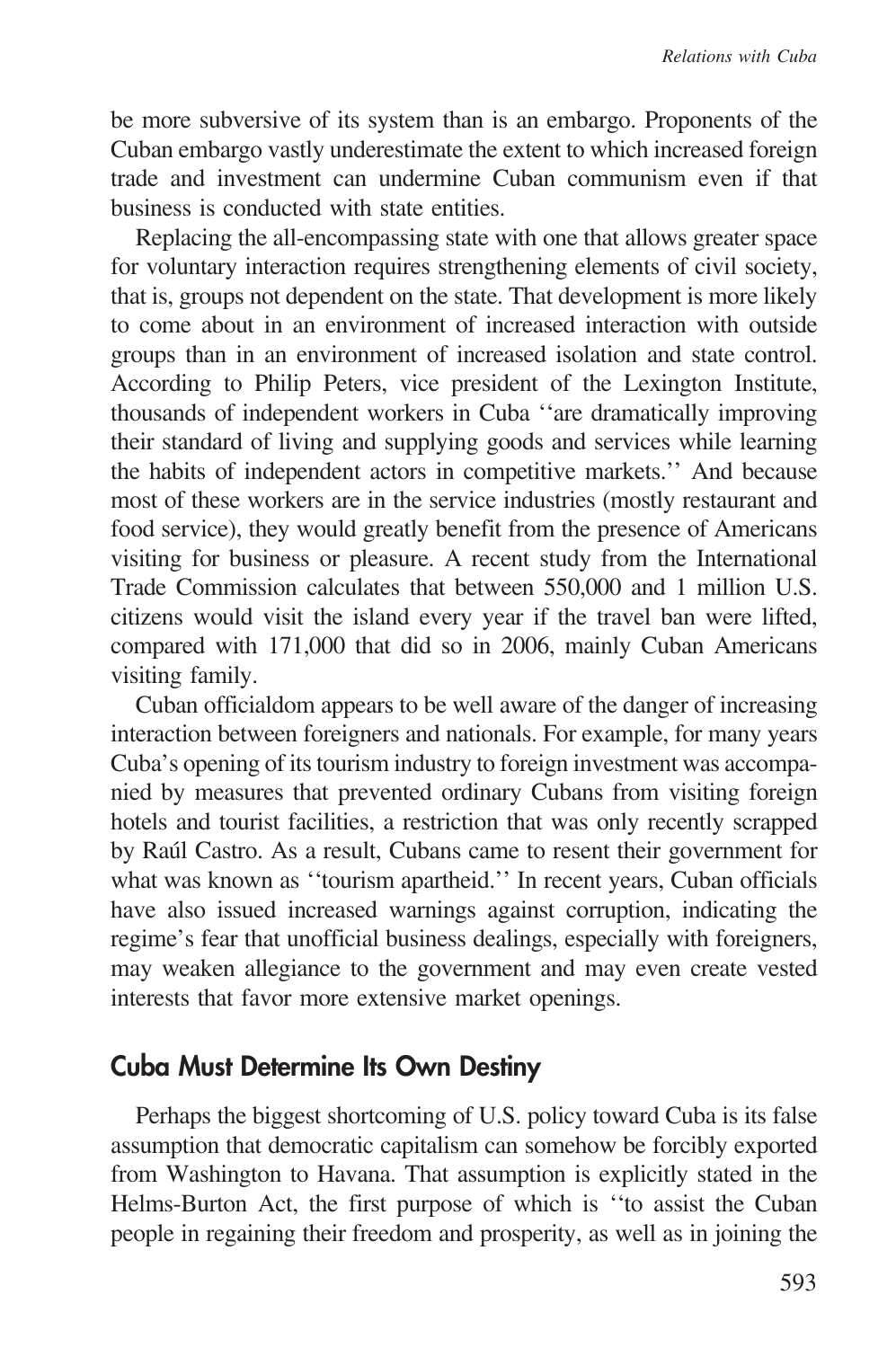community of democratic countries that are flourishing in the Western Hemisphere.''

But the shift toward democratic capitalism that began in the Western Hemisphere almost three decades ago had little to do with Washington's efforts to export democracy. Rather, it had to do with Latin America's realization that previous policies and regimes had failed to provide selfsustaining growth and increasing prosperity. By the same token, the more recent rise of populism in some Latin-American countries is not the result of U.S. policy toward the region but a result of those countries' failure to implement a coherent set of mutually supportive market reforms. Those outcomes, again, depend entirely on Latin-American countries, not on the United States.

Unfortunately, the Bush administration's Commission for Assistance to a Free Cuba continues in Washington's meddling tradition. The administration adopted the commission's recommendation to tighten the embargo by restricting travel and remittances to the island even further. The commission also endorsed the administration's policy of providing aid to Cuban opposition groups, thus lending a semblance of credibility to Castro's claims that dissident groups are agents of Washington, undermining their standing.

Cuban exiles should be allowed to participate in the transformation of Cuban society. However, their participation need not require the U.S. government's active involvement. Thus, Radio and TV Marti, government entities that broadcast to Cuba, should be privatized or closed down. If the exile community believes that those stations are a useful resource in its struggle against the Castro regime, it has the means—there are no legal impediments—to finance such an operation.

## *A New Cuba Policy Based on American Principles*

Washington's policies toward Cuba should be consistent with traditional American principles. First, the United States should restore the practice of granting political asylum to Cuban refugees. The 1994 and 1995 immigration accords between the Clinton administration and the Cuban government have turned the United States into Havana's de jure partner in oppressing those Cubans who risk their lives to escape repression. The ''wet feet, dry feet'' policy, which grants political asylum to Cuban refugees who make it to the U.S. shore on their own and forces the U.S. Coast Guard to return to Cuba those refugees that it picks up at sea, should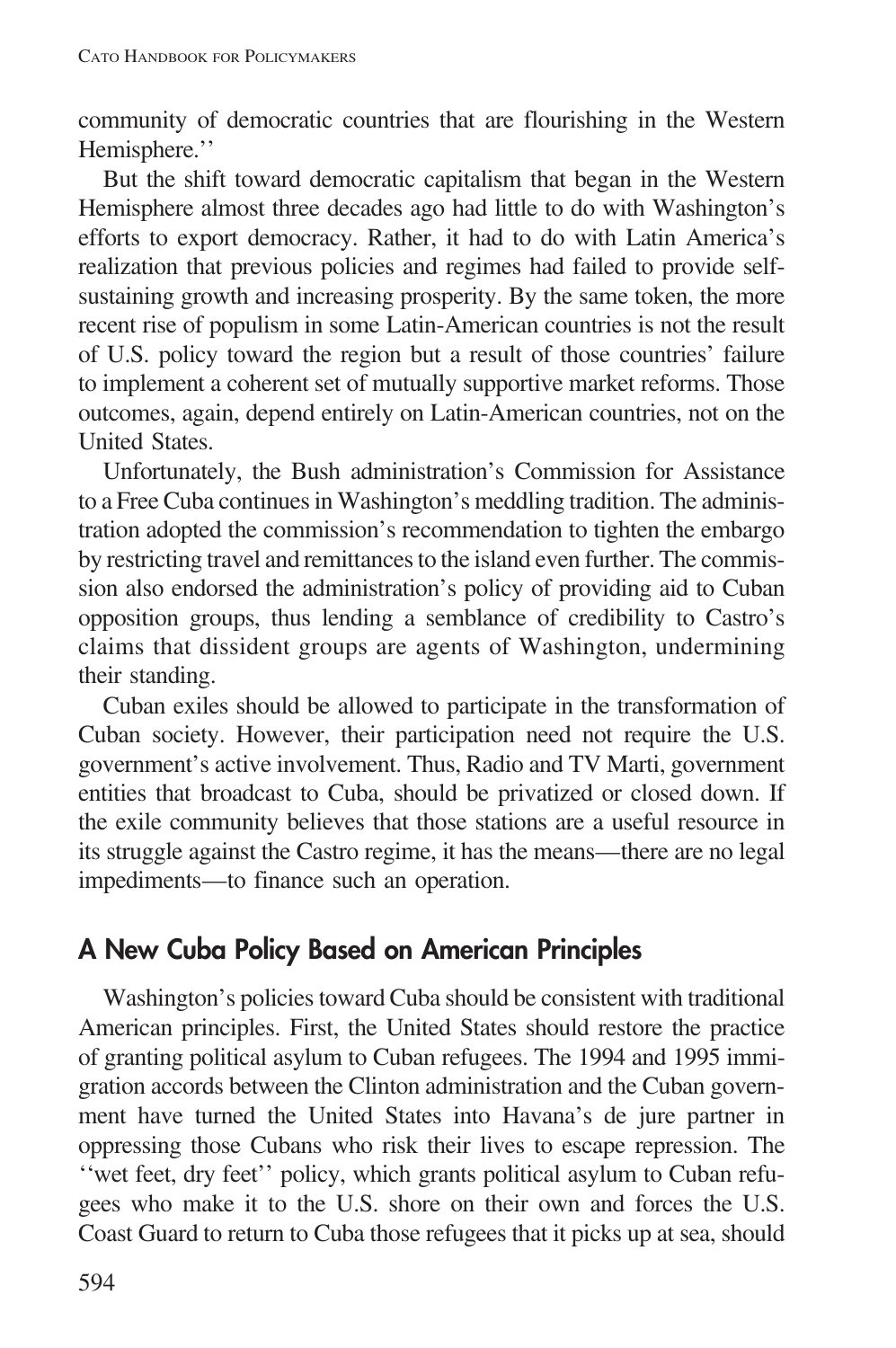be eliminated. Instead, the U.S. government should grant political asylum to all Cubans who escape the island.

There is no reason to believe that Cuban refugees would not continue to help the U.S. economy as they always have. The 1980 boatlift, in which 120,000 Cuban refugees reached U.S. shores, proved a boon to the economy of southern Florida. In addition, since the Cuban-American community has repeatedly demonstrated its ability and desire to provide for refugees until they can provide for themselves, such a policy need not cost U.S. taxpayers.

Second, the U.S. government should protect its own citizens' inalienable rights and recognize that free trade is itself a human right. As James Dorn of the Cato Institute says: ''The supposed dichotomy between the right to trade and human rights is a false one. . . . As moral agents, individuals necessarily claim the rights to liberty and property in order to live fully and to pursue their interests in a responsible manner.'' In the case of Cuba, U.S. citizens and companies should be allowed to decide for themselves—as they are in the case of dozens of countries around the world whose political and human rights records are less than admirable—whether and how they should trade with it.

Third, the U.S. government should also respect the right of its own citizens to travel abroad freely and lift the travel ban to Cuba. Currently, U.S. citizens can travel more or less freely to such countries as Iran and North Korea, but not to Cuba. Government bans on the free movement of people are inconsistent with the values of freedom on which the United States was founded. As Rep. Jeff Flake (R-AZ) puts it, ''If somebody should limit your travel, it should be a Communist. It should be someone other than us.''

Fourth, U.S. policy toward Cuba should focus on national security interests, not on transforming Cuban society or micromanaging the affairs of a transitional government as current law obliges Washington to do. That means lifting the embargo and establishing the types of diplomatic ties with Cuba that the United States maintains with other states, even dictatorial states that do not threaten its national security. Those measures, especially the ending of current sanctions, will ensure a more peaceful and smooth transition in Cuba.

#### *Conclusion*

Signs of increasing political dissatisfaction with the embargo show that the tide of opinion is clearly turning. A February 2008 Gallup poll showed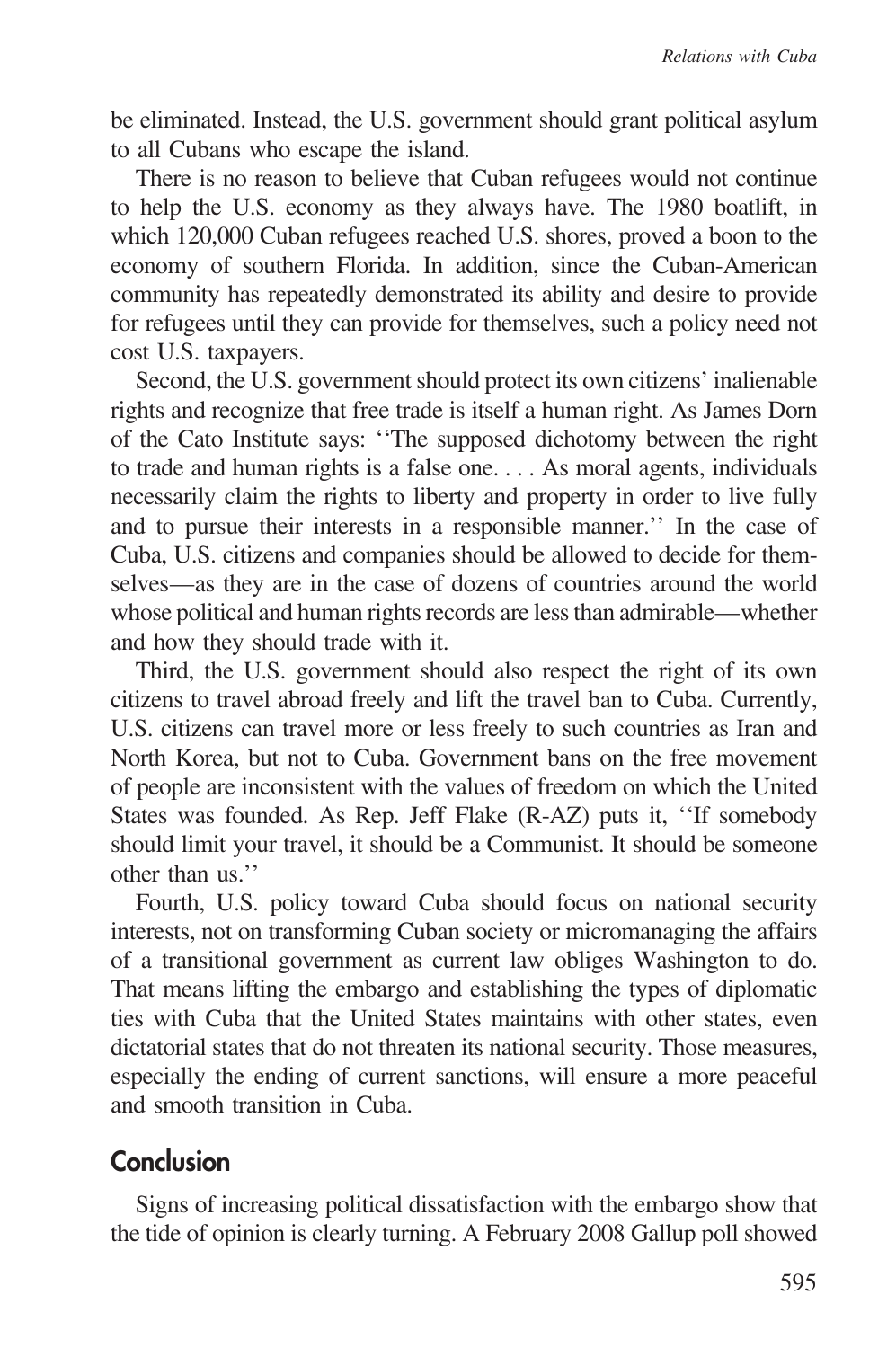that 61 percent of Americans favored reestablishing diplomatic ties with Cuba—a 6 percentage point increase since 2004. Business groups such as agricultural producers have grown increasingly critical of the embargo since it deprives them of a potentially lucrative market. For example, since the enactment of the Trade Sanctions Reform and Export Enhancement Act in 2000, which allows cash-only sales to Cuba of U.S. farm products and medical supplies, U.S. agricultural exports to the island went from zero to \$447 million in 2007. The International Trade Commission estimates that lifting the embargo could further increase U.S. farm sales to Cuba by between \$175 million and \$350 million per year. According to the American Farm Bureau, Cuba could eventually become a \$1 billion agricultural export market for U.S. farmers. It is important that, as trade expands and relations normalize, Washington resists calls to provide export credits or other official assistance to U.S. businesses or the Cuban government. Such corporate welfare and foreign aid have a poor record at promoting development.

Support has also been mounting in Congress in favor of relaxing the trade embargo and travel ban. In December 2006, a bipartisan congressional delegation traveled to Cuba and met with government officials there, in one of the highest-ranking visits by U.S. authorities since former president Jimmy Carter traveled to Havana in May 2002. Several bipartisan measures were introduced in the 110th Congress intended to end the trade embargo and travel ban—one of them (H.R. 654) having as many as 120 cosponsors—but they lack broad backing by congressional leaders.

Ending the embargo will not save communism from itself. Only internal reform will bring sustained investment and growth to Cuba. A transition may be forthcoming on the island, and the United States can help by lifting the embargo.

#### *Suggested Readings*

- Clarke, Jonathan G., and William Ratliff. ''Report from Havana: Time for a Reality Check on U.S. Policy toward Cuba.'' Cato Institute Policy Analysis no. 418, October 31, 2001.
- Council on Foreign Relations. ''U.S.-Cuban Relations in the 21st Century.'' Report of an Independent Task Force sponsored by the Council on Foreign Relations, New York, 1999.
- Falcoff, Mark. *Cuba the Morning After: Normalization and Its Discontents*. Washington: AEI Press, 2004.
- Flake, Jeff. ''Will U.S. Trade with Cuba Promote Freedom or Subsidize Tyranny?'' Remarks at the Cato Policy Forum, July 25, 2002. www.cato.org-events-020725pf.html.
- Griswold, Daniel. ''Cuba and the United States in the 21st Century.'' Speech at Rice University, October 12, 2005. www.freetrade.org/node/433.